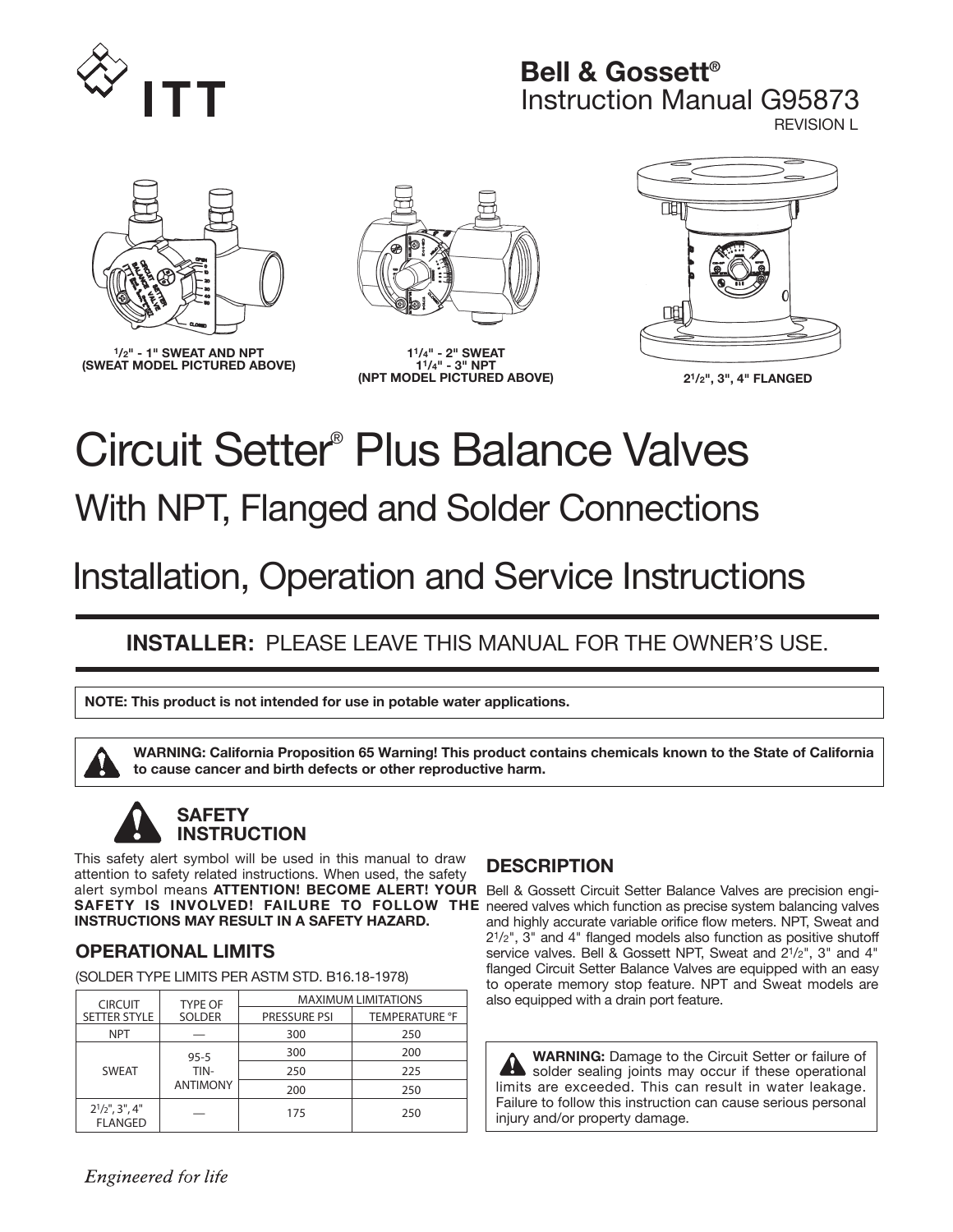### **INSTALLATION INSTRUCTIONS**

To retain calibrated accuracy, a minimum length of unrestricted straight pipe equivalent to 3-pipe diameters upstream and 1-pipe diameter downstream must be maintained immediately adjacent to Circuit Setter Balance Valves.

Circuit Setter Balance Valves are bi-directional valves and can be installed in most altitudes, however, they should be installed in a position to facilitate the ease of balancing the system.

**IMPORTANT:** Bell & Gossett Circuit Setter Balance Valves are not recommended for use with meter connections pointing down. Dirt will collect in the connections and foul up the readout valves and readout meters.

NPT and sweat style Circuit Setter Balance Valves are equipped with <sup>1</sup>/<sub>4</sub>" NPT plugged drain port. If the drain port is to be used to drain a riser on the downstream side of a terminal unit, it should be situated on the terminal unit side of the riser when installing the Circuit Setter.

#### **CIRCUIT SETTER BALANCE VALVES WITH SWEAT CONNECTIONS**

- 1. Use a torch with a sharp pointed flame.
- 2. Clean tube ends and Circuit Setter connections thoroughly.
- 3. Use 95-5 (Tin-Antimony) solder and a good grade of flux.

**CAUTION:** Heat associated with the use of silver solder may damage a Circuit Setter voiding the warranty. Do not use silver solder. Failure to follow these instructions could result in property damage and/or moderate personal injury.

**CAUTION:** Excessive use of solder in a vertical **A** installation may result in damage to the valve seat and ball. Do not use excessive flux. Failure to follow these instructions could result in property damage and/or moderate personal injury.

4. When sweating the joints, first wrap the valve body with a cool wet rag, then direct the flame with care to avoid subjecting the Circuit Setter to excessive heat. Allow the valve body to cool below 200°F before installing the (2) Model RV-125A Readout Valves packaged with the Circuit Setter Balance Valve.

**CAUTION:** The use of Teflon impregnated pipe **A** compound and Teflon tape on threads provides lubricity. Care should be taken to prevent overtightening of the readout valves which may damage the Circuit Setter.

5. Check soldered connections for leaks. If resoldering is required, remove the readout valves before applying the torch to the connection(s).

#### **CIRCUIT SETTER BALANCE VALVES WITH NPT CONNECTIONS**

1. Apply pipe compound conservatively to male connecting fittings only.

**CAUTION:** The use of Teflon impregnated pipe  $\blacktriangle$ compound and Teflon tape on threads provides lubricity. Care should be taken to prevent overtightening of the readout valves which may damage the Circuit Setter.

2. Check connections for leaks.

#### **CIRCUIT SETTER BALANCE VALVES WITH 125 PSI ANSI FLANGED CONNECTIONS**

Flanged Circuit Setter Balance Valves are not furnished with companion flanges, gaskets, nuts and bolts.

- 1. When installing Circuit Setter Balance Valves with flanged connections, care should be taken to prevent the gaskets from extending into the inside diameter of the pipe which will cause a blockage that will affect the accuracy of the Circuit Setter.
- 2. Check connections for leaks.

#### **OPERATION INSTRUCTIONS**

#### **HOW TO USE BELL & GOSSETT CIRCUIT SETTER BALANCE VALVES FOR PRE-SET FLOW BALANCING**

All Circuit Setter Balance Valves within a common zone, circuit, or system, with a common pump, are brought into balance with each other by establishing a common BALANCE GOVERNING HEAD LOSS as noted.

- 1. Identify the zone within a given circuit or circuit within a given system with the highest head loss.
- 2. Establish the value of the head loss in feet of water.
- 3. Establish the corresponding required GPM.
- 4. Select the appropriate size Circuit Setter Balance Valve (normally line size) for the required GPM.
- 5. Using Side #1 of the V91483 Circuit Setter Balance Valve Calculator, set the degree of closure hairline in the red section of the Calculator over the 0° setting for the appropriate size Circuit Setter and read the head loss opposite the required GPM. The setting for this Circuit Setter will remain 0°.
- 6. Add the head loss in Step "5" to the head loss in Step "2" to establish the Balance Governing Head Loss for the zone or circuit.
- 7. Subtract the required head loss for each zone circuit from the Balance Governing Head Loss in Step "6" to establish the head loss difference for each zone or circuit which is to be brought into balance with Step "6".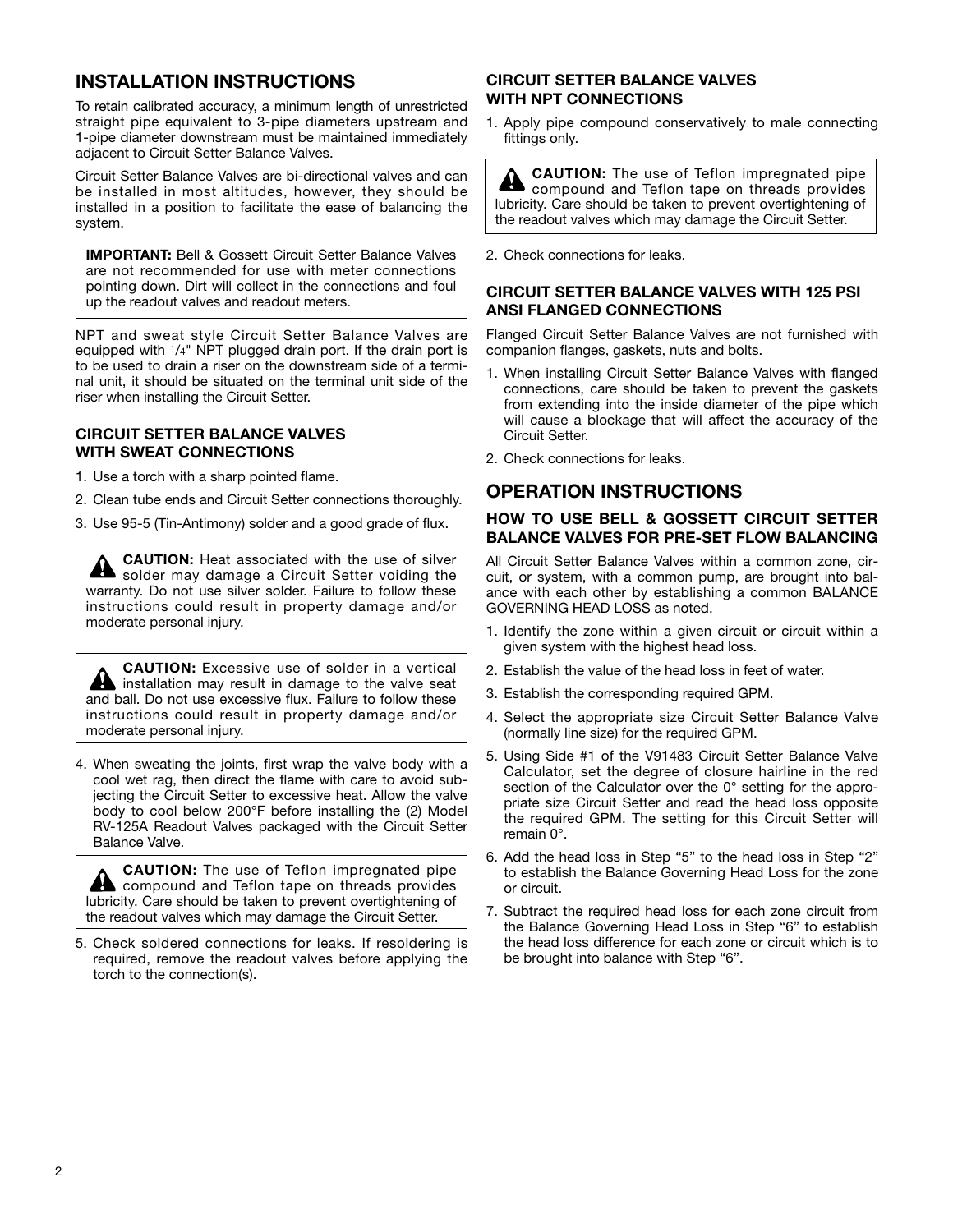- 8. The head loss difference in Step "7" and the required GPM in Step "3" are lined up in the white section of Side #1 of the Calculator. The degree of closure for the specific Circuit Setter Balance Valve is shown under the degree of closure hairline in the red section of the Calculator for the appropriate size Circuit Setter.
- 9. Adjust the Circuit Setter by turning the red knob by hand on sizes  $1/2$ " thru 1", or by placing a wrench on the wrench flats provided on sizes  $1^{1/4}$ " thru 4" to the set position determined by the preceding procedure.

**WARNING:** It is possible, depending on the age or condition of the stem seal, for some liquid to escape during Circuit Setter adjustment. Do not have eyes or face on a level with the sides of the Circuit Setter. Failure to follow this warning could result in serious personal injury.

#### **NOTES:**

- 1. Head losses in Steps "6" and "2" are a fixed head requirement the zone, circuit, or system pump, as required, must overcome.
- 2. Refer to the G95872 prewired tag packaged with the Circuit Setter Balance Valve and fill in the appropriate information. Attach the tag to the Circuit Setter for future reference.

#### **HOW TO USE BELL & GOSSETT CIRCUIT SETTERS TO PROPORTIONAL BALANCE A SYSTEM**

- 1. Open fully all Circuit Setters on a single pump system.
- 2. If more than one branch circuit is used, start the balance procedure by reading all of the flows to the units in a branch. Each unit (coil) should have its own Circuit Setter for flow balancing. Using Bell & Gossett RP-250B readout probes, sequentially attach a Bell & Gossett differential pressure readout kit to the readout valves on each Circuit Setter Balance Valve.

**WARNING:** Hot water leakage can occur from **Readout valves during probe insertion and during** hookup of readout kit. Follow the instruction manuals supplied with readout probes and readout kits for safe use. Failure to follow these instructions could result in serious personal injury or death and property damage.

- 3. Using side 2 of the Bell & Gossett Circuit Setter Balance Valve Calculator, with the top hairline set on zero for the size Circuit Setter being read, read the flow corresponding to the pressure drop read with the readout kit.
- 4. Calculate the ratio of the actual flow to the design flow for each unit in the branch. This is the proportional flow rate. (Actual flow divide by design flow.)
- 5. Select the Circuit Setter with the lowest proportional flow rate. This Circuit Setter is left in the full open position. Every other Circuit Setter in the branch is then reset to the same proportional flow rate.
- 6. If there are additional branches, repeat the steps in 3, 4 and 5 for each branch.
- 7. After all branches have been proportionately balanced, measure the full open flows on the Circuit Setters installed on the risers. Calculate the proportional ratio of each riser Circuit Setter and select the one with the lowest proportional ratio. This Circuit Setter is left fully open and the other riser Circuit Setters are adjusted to this same ratio as described in Step "5".
- 8. Adjust pump flow so that circuits are receiving their design flow. This can be accomplished by adjusting a Circuit Setter Balance Valve installed on the pump discharge or by changing the pump impeller size.

**IMPORTANT:** If a high degree of throttling of flow at pump discharge is required, Bell & Gossett recommends that the pump impeller be sized to produce design flow. This will reduce electrical energy consumption.

#### **HOW TO USE BELL & GOSSETT CIRCUIT SETTER BALANCE VALVES AS FLOW METERS**

- 1. Energize the zone, circuit and/or system pump(s) as applicable.
- 2. Using Bell & Gossett Model RP-250B Readout Probes, sequentially attach a Bell & Gossett differential pressure readout kit to the readout valves on each Circuit Setter Balance Valve.
- 3. Read the differential pressure across the orifice of the Circuit Setter Balance Valve.

**WARNING:** Hot water leakage can occur from readout valves during probe insertion and during hookup of readout kit. Follow the instruction manuals supplied with readout probes and readout kits for safe use. Failure to follow these instructions could result in serious personal injury or death and property damage.

4. Using Side #2 of the Circuit Setter Balance Valve Calculator, set the hairline over the degree of closure as indicated by the part of the red plastic knob or indicator plate parallel to the degree of closure noted on the calibration plate, and read actual GPM flowing through the Circuit Setter opposite the gauge reading head loss noted in the white section of Side #2.

#### **NOTE:**

If the system contains a liquid with a specific gravity and/or viscosity higher or lower than that of water, apply the appropriate correction factor noted in these instructions to obtain the actual GPM for the system liquid.